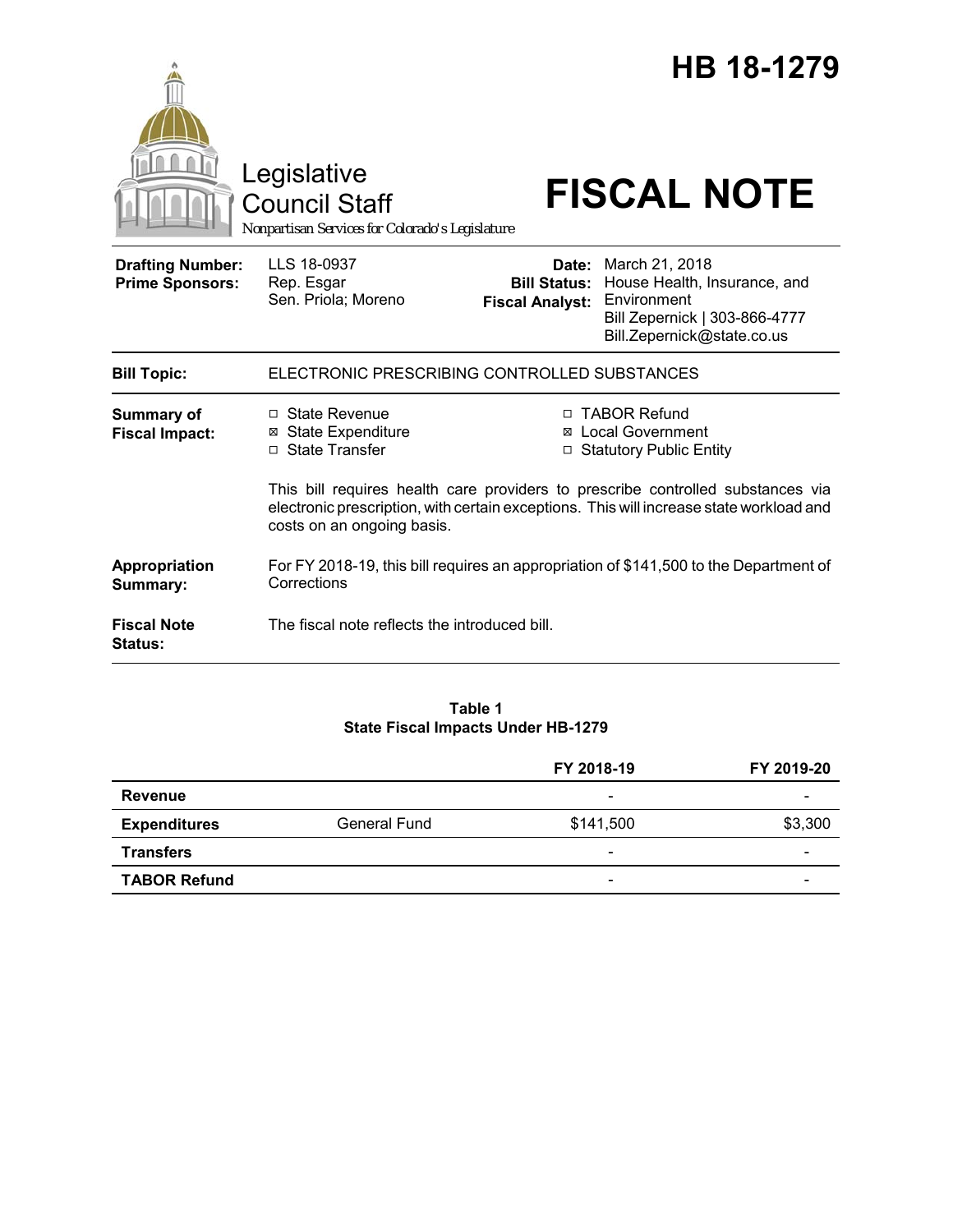March 21, 2018

### **Summary of Legislation**

This bill requires that physicians, dentists, physician assistants, podiatrists, optometrists, and advanced practice nurses prescribe controlled substance only via a prescription that it transmitted electronically to a pharmacy, with certain exceptions, starting on July 1, 2020. For prescribers who work in solo practice or in rural areas, the requirement begins on July 1, 2021. The requirement applies to the aforementioned prescribers except when:

- electronic prescribing is not available due to technological or electrical failure;
- the prescription is to be dispensed at a pharmacy located outside of the state;
- the prescriber is dispensing the controlled substance directly to the patient;
- the prescription includes elements that are not supported in the most recent version of the National Council for Prescription Drug Programs SCRIPT Standard;
- the federal Food and Drug Administration does not allow a prescription with certain elements to be prescribed electronically;
- the prescription is not specific to an individual patient and allows the dispensing of a controlled substance under standing orders or similar group medication plans, in response to a public health emergency, or other allowable circumstance where a prescription is not specific to an individual patient;
- the prescription is issued under a research protocol;
- the controlled substance is to be administered to a patient in a hospital, nursing care home, hospice facility, dialysis treatment clinic, or assisted living residence; or
- the prescriber reasonably determines that the patient would be unable to obtain controlled substances in a timely manner and that his or her medical condition would be adversely affected if a prescription is issued electronically.

The requirement to prescribe electronically is monitored via questionnaires administered by each profession's regulatory board, and failure to prescribe electronically or to truthfully respond to the survey constitutes unprofessional conduct that may result in a disciplinary action against the health care provider. A pharmacy is not required to verify whether a non-electronic prescription conforms with one of the allowable exceptions and may fill the prescription as allowed under law.

Lastly, the bill repeals several provisions of Senate Bill 18-022 that, if enacted, clarify health care provider's ability to voluntarily prescribe opioid medication electronically.

# **State Expenditures**

The bill increases General Fund expenditures in the Department of Corrections (DOC) by \$141,500 in FY 2018-19 and at least \$3,300 in FY 2019-20 and future years. It will also increase workload in the Department of Regulatory Agencies. Other state agencies that employ providers with prescription authority may have additional workload and potentially increased costs. Costs are summarized in Table 2 and the costs and other impacts are described below.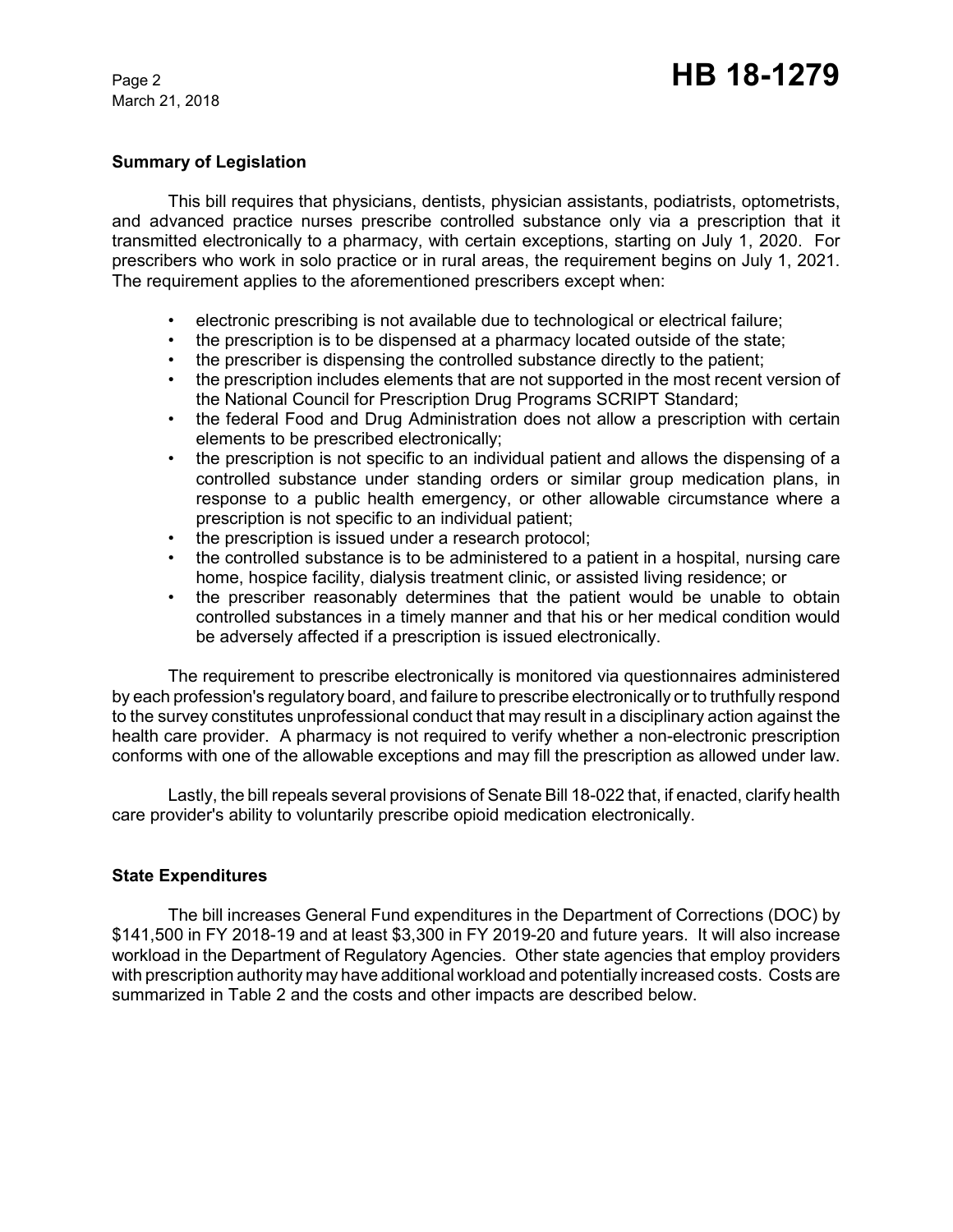**Table 2 Expenditures Under HB 18-1279**

| <b>Cost Components</b>             |                  | FY 2018-19     | FY 2019-20 |
|------------------------------------|------------------|----------------|------------|
| <b>Department of Corrections</b>   |                  |                |            |
| Programming and Software Licensing |                  | \$102,800      | -          |
| Hardware                           |                  | \$38,700       | \$3,300    |
|                                    | <b>Total</b>     | \$141,500      | \$3,300    |
|                                    | <b>Total FTE</b> | $\blacksquare$ | -          |

**Department of Corrections.** The DOC will have costs of \$141,500 in FY 2018-19 to make modifications to the health care components of its offender management information technology system to allow for electronic prescribing. While this system currently allows for electronic management of health data, including prescriptions to be dispensed within the closed DOC health care system, it does not allow for electronic signature or verification of a prescriber's identity, as is required for full electronic prescribing. First-year costs include \$102,800 for programming and software, and \$38,700 for hardware. Ongoing software licensing costs in FY 2019-20 and beyond will be \$3,300 per year. For FY 2020-21, and continuing every two years, the DOC will have costs of \$20,000 to have the system audited.

**Department of Regulatory Agencies.** The Division of Professions and Occupations and the various health professional regulatory boards in the Department of Regulatory Agencies will have additional workload to promulgate rules, conduct outreach with health care providers, review compliance questionnaire responses, and investigate instances of noncompliance. Any disciplinary actions for noncompliance may also increase the need for legal services provided by the Department of Law. It is assumed that health care providers will have a high level of compliance with the bill. Therefore, it is assumed that this increase in workload can be accomplished within existing appropriations.

**Other agencies.** Other agencies that employ health care providers with prescription authority may also have workload and costs to train employees on the new requirements and potentially to purchase software or hardware necessary to allow for electronic prescribing. However, other than the DOC, other agencies report that they already use electronic prescribing; therefore, it is assumed that any additional workload and costs for other state agencies will be minimal.

# **Local Government**

Similar to the state agency impact discussed above, local governments that operate health care facilities or employ health care providers with prescribing authority may have additional workload and cost to train employees or implement or make modifications to their information technology systems to allow for electronic prescribing.